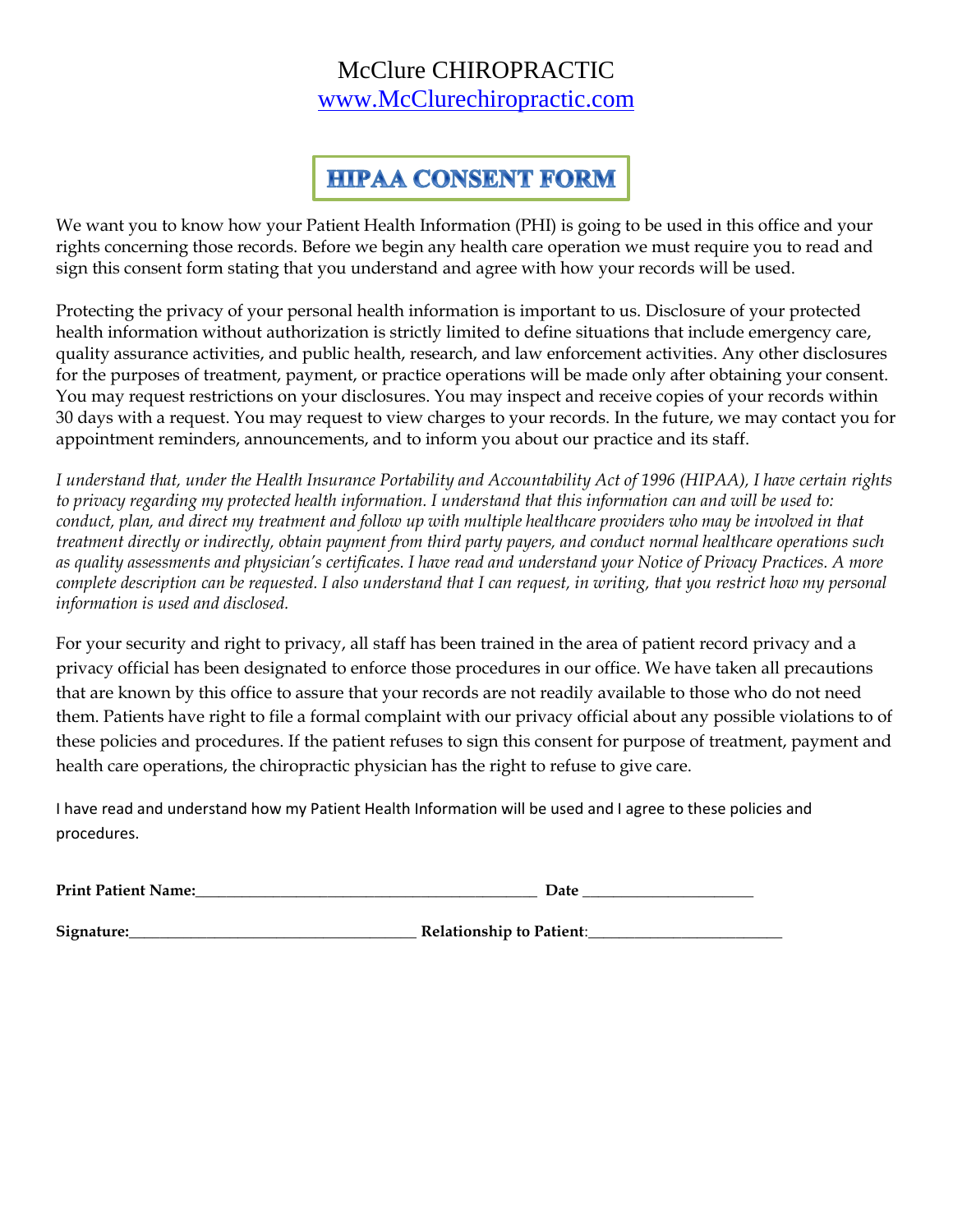# **Informed Consent for Chiropractic \Physiotherapy Treatment**

**The nature of chiropractic treatment**: The doctor will use his/her hands or a mechanical device in order to move your joints. You may feel a "click" or "pop", such as the noise when a knuckle is "cracked", and you may feel movement of the joint. Various ancillary procedures, such as hot or cold packs, electric muscle stimulation may also be used. **Possible Risks**: As with any health care procedure, complications are possible following a chiropractic manipulation. Complications could include fractures of bone, muscular strain, ligamentous sprain, dislocations of joints, or injury to intervertebral discs, nerves or spinal cord. Cerebrovascular injury or stroke could occur upon severe injury to arteries of the neck. A minority of patients may notice stiffness or soreness after the first few days of treatment. The ancillary procedures could produce skin irritation, burns or minor complications.

**Probability of risks occurring**: The risks of complications due to chiropractic treatment have been described as "rare", about as often as complications are seen from the taking of a single aspirin tablet. The risk of cerebrovascular injury or stroke, has been estimated at one in one million to one in twenty million, and can be even further reduced by screening procedures. The probability of adverse reaction due to ancillary procedures is also considered "rare".

**Risks of remaining untreated**: Delay of treatment allows formation of adhesions, scar tissue and other degenerative changes. These changes can further reduce skeletal mobility, and induce chronic pain cycles. It is quite probable that delay of treatment will complicate the condition and make future rehabilitation more difficult.

**Patient/Guardian Signature:\_\_\_\_\_\_\_\_\_\_\_\_\_\_\_\_\_\_\_\_\_\_\_\_\_\_\_\_\_\_\_\_\_\_\_\_\_\_\_\_\_\_\_\_\_\_\_\_\_\_\_\_Date:\_\_\_\_\_\_\_\_\_\_\_\_\_\_\_\_\_**

## **Informed Consent for Needle Acupuncture Treatment**

Please take time to read this form, which will provide you with some basic knowledge about needle acupuncture treatment.

While receiving needle acupuncture treatment, please feel free to communicate with your practitioner what you experience during the needling process, as this will enable the practitioner to adjust needles and the points selected to maximize your comfort during the treatment. If you experience dizziness, nausea, a cold sweat, shortness of breath, or faintness during treatment, please let the practitioner know immediately. This is known as needle shock, and while its occurrence is extremely rare, it helps to let the practitioner know if you experience any of these symptoms so that the needles can be removed.

These symptoms go away immediately after needles are withdrawn, and are generally caused by anxiety when receiving acupuncture for the first time. Other possible side effects of needle acupuncture treatment may include local bruising, mild pain in the area treated, brief generalized fatigue, tingling or numbness.

Everyone responds to treatment differently therefore, we cannot guarantee the outcome of treatment. Some individuals experience total or partial relief of their pain or symptoms after the first few treatments. Others notice steady, gradual improvement. In some cases, no relief is felt at all until after several days go by. Occasionally, some people notice that their pain actually seems to be worse before it gets better. Let us know how you responded to the previous treatment at the time of your follow-up visits, so that your treatment plan can be adjusted accordingly. By signing this informed consent, you (the patient) acknowledged that you have read the information above carefully and are giving consent for treatment.

Single-use, sterile, disposable needles are used in this clinic

I have read and understand the above statements.